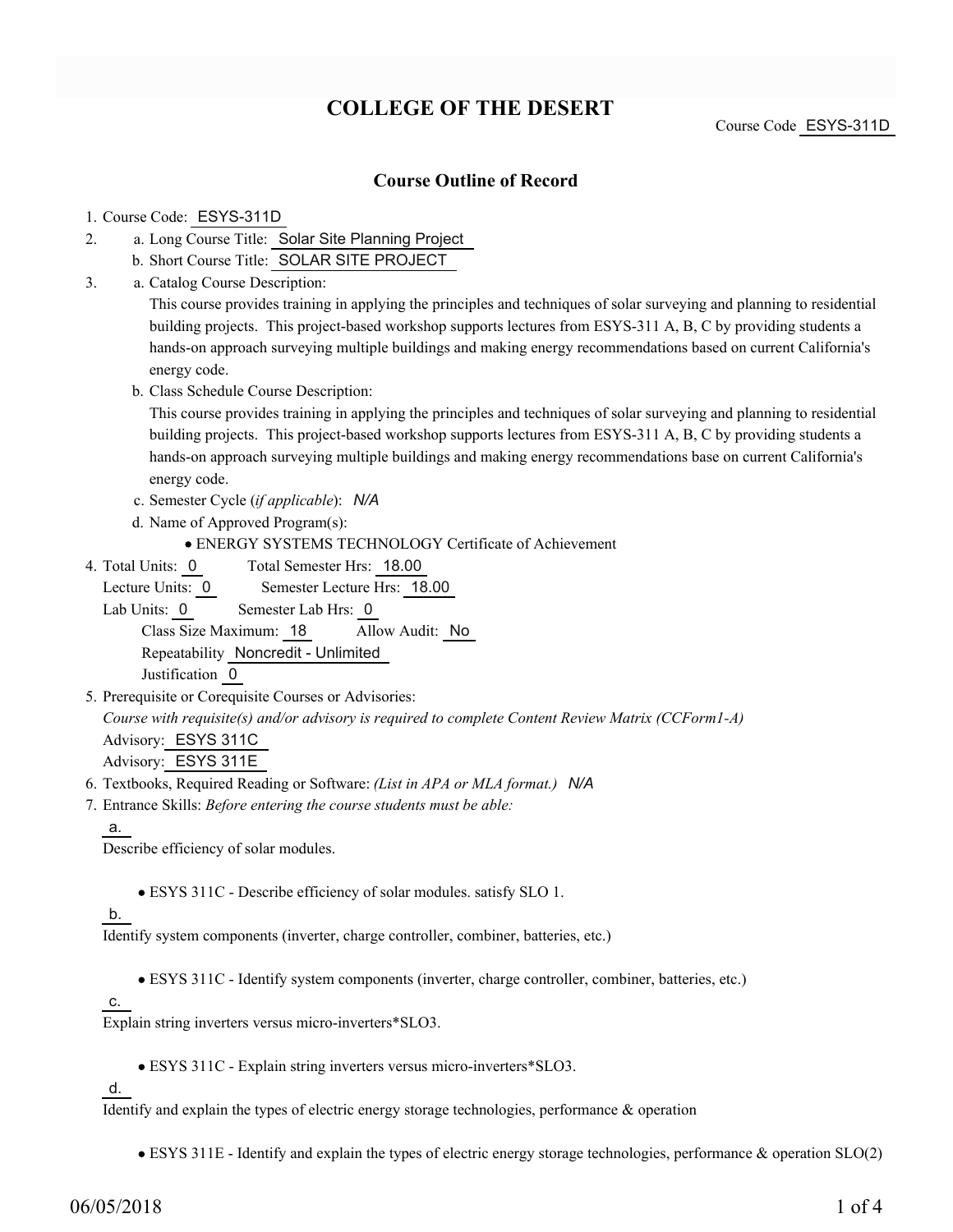8. Course Content and Scope:

### Lecture:

1.Project type and scope will be determined by the instructor and must be applicable to the student's major course of study.

2.Small group discussions on the lecture items, above, related to energy modeling. This will exercise each students' vocabulary and concepts related to buildings and their energy systems so that they grow in their abilities to explain what they have learned.

3.Interactive demonstrations of real project cases of building solar energy modeling to give students the feeling for how they actually should work in the field.

Lab: *(if the "Lab Hours" is greater than zero this is required)*

- 9. Course Student Learning Outcomes:
	- 1.

Model and document buildings from construction plans using the latest energy compliance software.

### 2.

Explain the two common solar building design methods, prescriptive and performance to comply with California energy code.

## 3.

Explain the dangers of not backchecking and scaling final energy calculation results.

10. Course Objectives: Upon completion of this course, students will be able to:

a. Model and document buildings from construction plans using the latest energy compliance software.

b. Be better prepare to take industry recognize credentials e.g. Certified Energy Analyst North American Board of Certified Energy Practitioners (NABCEP).

- c. Use energy terminology appropriately when discussing energy trades offs
- d. Understand the dangers of not back checking and scaling final energy calculation results.
- 11. Methods of Instruction: *(Integration: Elements should validate parallel course outline elements)* 
	- a. Activity
	- b. Collaborative/Team
	- c. Demonstration, Repetition/Practice
	- d. Discussion
	- e. Laboratory
	- f. Participation
	- g. Technology-based instruction
- 12. Assignments: (List samples of specific activities/assignments students are expected to complete both in and outside of class.) In Class Hours: 18.00

Outside Class Hours: 36.00

- a. In-class Assignments
	- 1.Reading assignments
	- 2.Quizzes
	- 3.Tests
	- 4. Discussion of energy models
- b. Out-of-class Assignments

1.Practice tutorial energy models.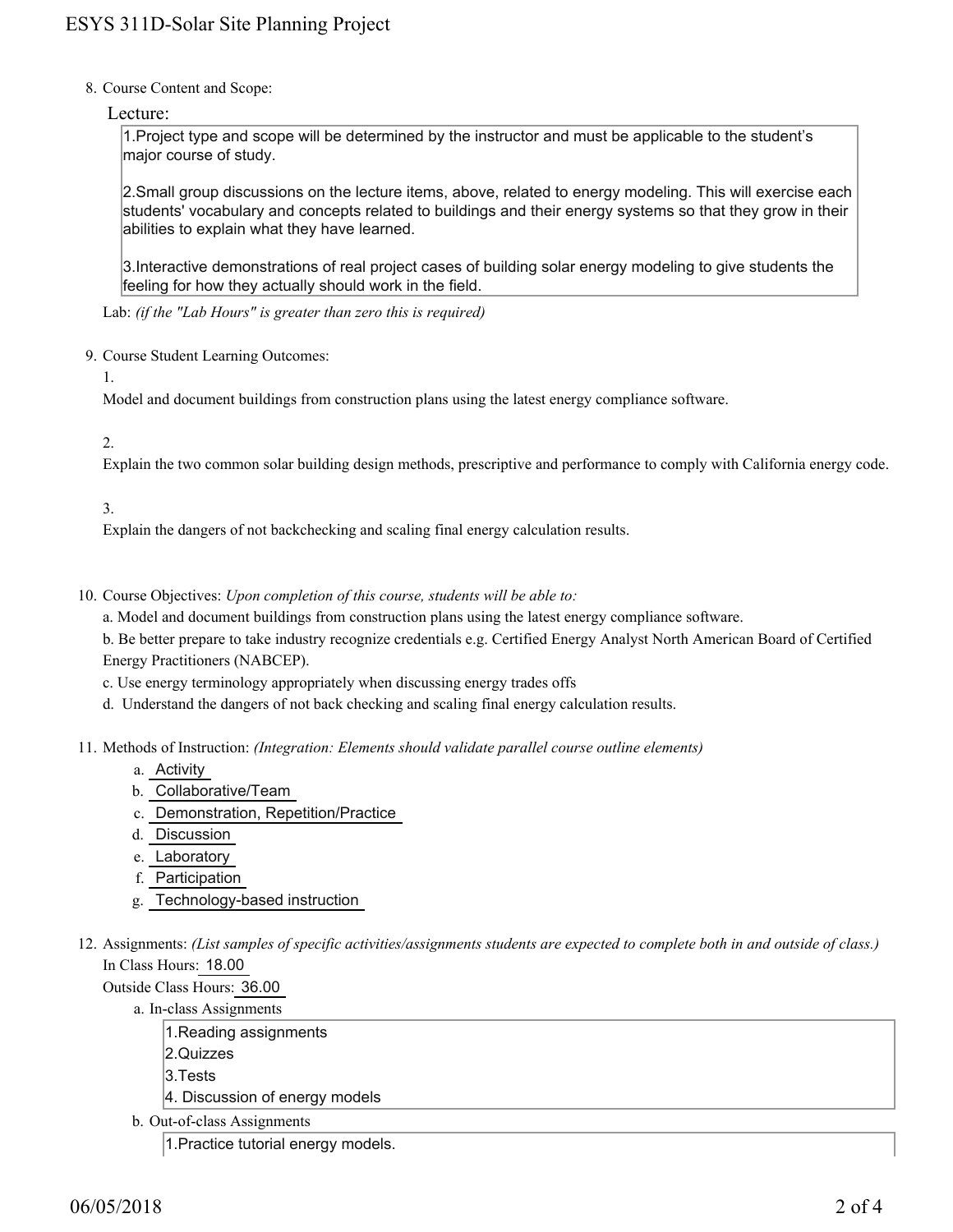# ESYS 311D-Solar Site Planning Project

- 2.Read assigned text.
- 3.Assigned worksheets.
- 4.Evaluate an energy bill.
- 5.Evaluate energy rebates and incentives.
- 6.Prepare for in-class discussions on specific energy topics

13. Methods of Evaluating Student Progress: The student will demonstrate proficiency by:

- Group activity participation/observation
- True/false/multiple choice examinations
- Student participation/contribution
- Organizational/timelines assessment
- 14. Methods of Evaluating: Additional Assessment Information:
- 15. Need/Purpose/Rationale -- All courses must meet one or more CCC missions.
	- PO Career and Technical Education

Fulfill the requirements for an entry- level position in their field.

Apply critical thinking skills to execute daily duties in their area of employment.

Apply critical thinking skills to research, evaluate, analyze, and synthesize information.

Display the skills and aptitude necessary to pass certification exams in their field.

IO - Scientific Inquiry

Recognize the utility of the scientific method and its application to real life situations and natural phenomena.

16. Comparable Transfer Course

| <b>University System</b>                                     | <b>Campus</b>      | <b>Course Number</b> | <b>Course Title</b> | <b>Catalog Year</b> |  |
|--------------------------------------------------------------|--------------------|----------------------|---------------------|---------------------|--|
| 17. Special Materials and/or Equipment Required of Students: |                    |                      |                     |                     |  |
| 18. Materials Fees:                                          | Required Material? |                      |                     |                     |  |

# **Material or Item Cost Per Unit Total Cost Per Unit**

19. Provide Reasons for the Substantial Modifications or New Course:

This course provides training in applying the principles and techniques of solar surveying and planning to residential building projects. This project-based workshop supports lectures from ESYS-311 A, B, C by providing students a hands-on approach surveying multiple buildings and making energy recommendations base on current California's energy code. This course is developed to meet the goals of the California Energy Efficiency Strategic Plan (CEESP) which mandates that 100 percent of all new homes in California will be Zero Net Energy starting in 2020 and 50 percent of commercial buildings by 2030. Solar technology is the leading technology used to offset electrical demand from the power grid. California has acknowledged the shortage of qualified and available work force to meet these new mandates. The course is designed as employment preparation for all students wishing to enter the advanced energy industry.

- a. Cross-Listed Course *(Enter Course Code)*: *N/A* b. Replacement Course *(Enter original Course Code)*: *N/A* 20.
- 21. Grading Method *(choose one)*: Pass/No Pass Only
- MIS Course Data Elements 22.
	- a. Course Control Number [CB00]: CCC000581663
	- b. T.O.P. Code [CB03]: 94610.00 Energy Systems Technology
	- c. Credit Status [CB04]: N Noncredit